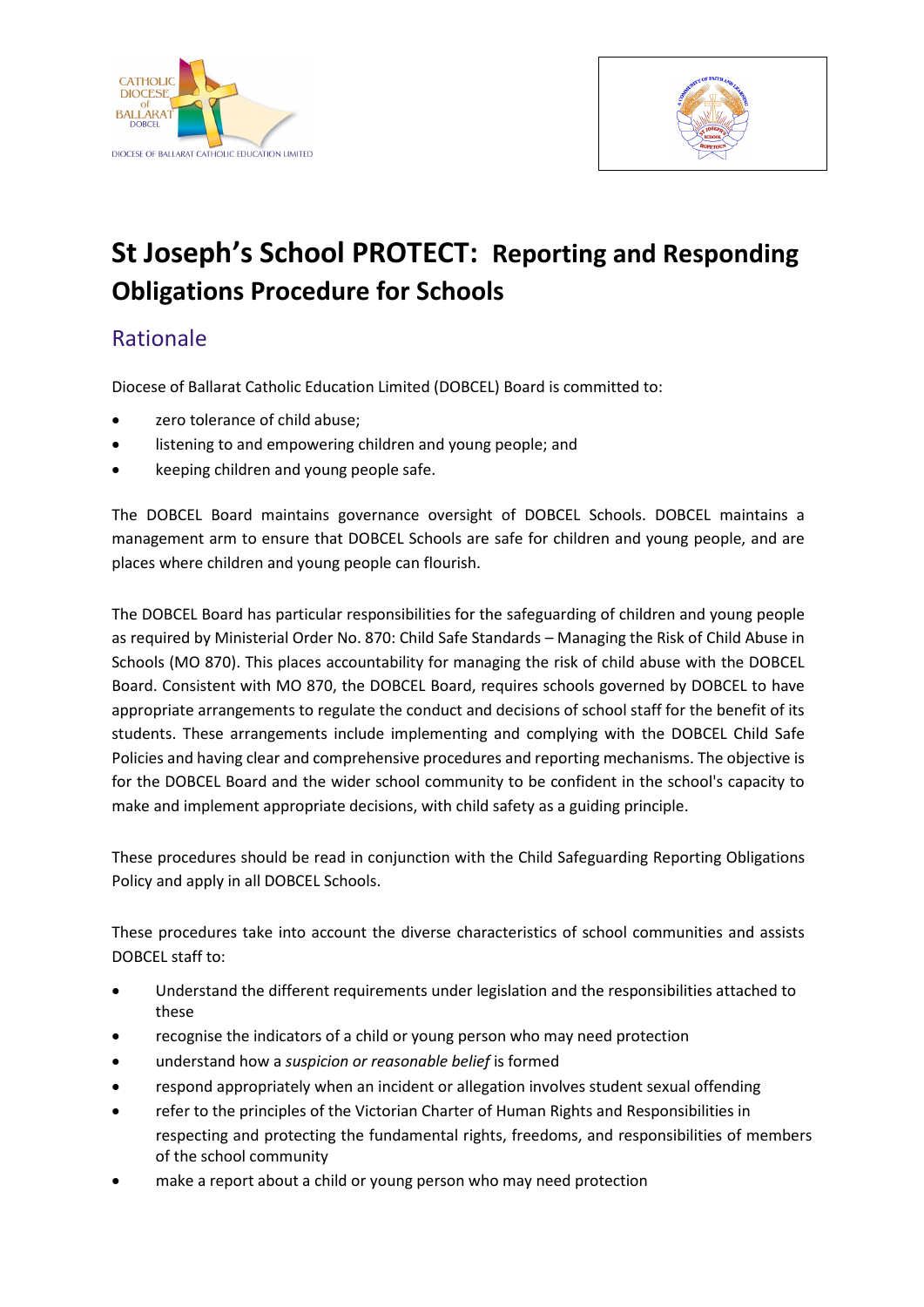- comply with obligations under the Victorian Reportable Conduct Scheme
- comply with mandatory reporting obligations under child protection law
- comply with legal obligations relating to criminal child abuse and grooming under criminal law.

## Child Protection Reporting Obligations

**K**ey functions of the *[Education and Training Reform Act 2006 \(Vic.\)](https://www.education.vic.gov.au/about/department/legislation/Pages/act2006.aspx)* that pertain to child safety are to:

- require schools to notify the Victorian Institute of Teaching (VIT) when a school has taken action against a teacher
- ensure compliance with the Victorian Child Safe Standards as a requirement of registration for all Victorian schools.

A registered school must guarantee that the care, safety and welfare of all students attending the school are in accord with all applicable Victorian and Commonwealth laws, and that all staff employed at the school are advised of their obligations in regard to child safety.

### Mandatory reporting

Mandatory reporting is a legal requirement under the *[Children, Youth and Families Act 2005 \(Vic.\)](http://www6.austlii.edu.au/cgi-bin/viewdb/au/legis/vic/consol_act/cyafa2005252/)* to protect children from harm relating to physical injury and sexual abuse. A child, for the purpose of the relevant parts of this Act*,* is any person 17 years of age or younger. Principal, teachers, medical practitioners, nurses, school counsellors, people in religious ministry, registered psychologists, early childhood workers, youth justice workers and out of home care workers (excluding voluntary foster and kinship carers) are mandatory reporters under this Act.

If a mandatory reporter forms a reasonable belief that a child needs protection, and that the child's parents/carers are unwilling or unable to protect the child, they must report that belief to Department of Health and Human Services (DHHS) Child Protection, to or Victoria Police. This report must include the information in *Protect: [Responding](http://www.education.vic.gov.au/Documents/about/programs/health/protect/PROTECT_Responding_TemplateSchools.pdf) to Suspected Child Abuse: A Template for all Victorian Schools*, as soon as possible after forming the belief.

On each occasion that the mandatory reporter becomes aware of additional reasonable grounds for the belief, a subsequent report must be made even when a previous report has been made concerning the same child and suspected abuse.

The threshold for reporting child protection incidents, disclosures, concerns or suspicions has deliberately been set low by the protocol *[PROTECT: Identifying and Responding to All Forms of Abuse](http://www.education.vic.gov.au/Documents/about/programs/health/protect/ChildSafeStandard5_SchoolsGuide.pdf) [in Victorian Schools](http://www.education.vic.gov.au/Documents/about/programs/health/protect/ChildSafeStandard5_SchoolsGuide.pdf)*. This protocol focuses on *[Four Critical Actions](http://www.education.vic.gov.au/Documents/about/programs/health/protect/FourCriticalActions_ChildAbuse.pdf)* that all DOBCEL staff must take if they form a suspicion or reasonable belief that child abuse has occurred, or that a child is at risk of suffering abuse.

### Reasonable belief

To determine if a report must be made to the relevant agency, St Joseph's School staff concerned about the safety or wellbeing of a child or young person must assess the situation. If a staff member has witnessed potentially abusive behaviour, has a suspicion or has received a disclosure of child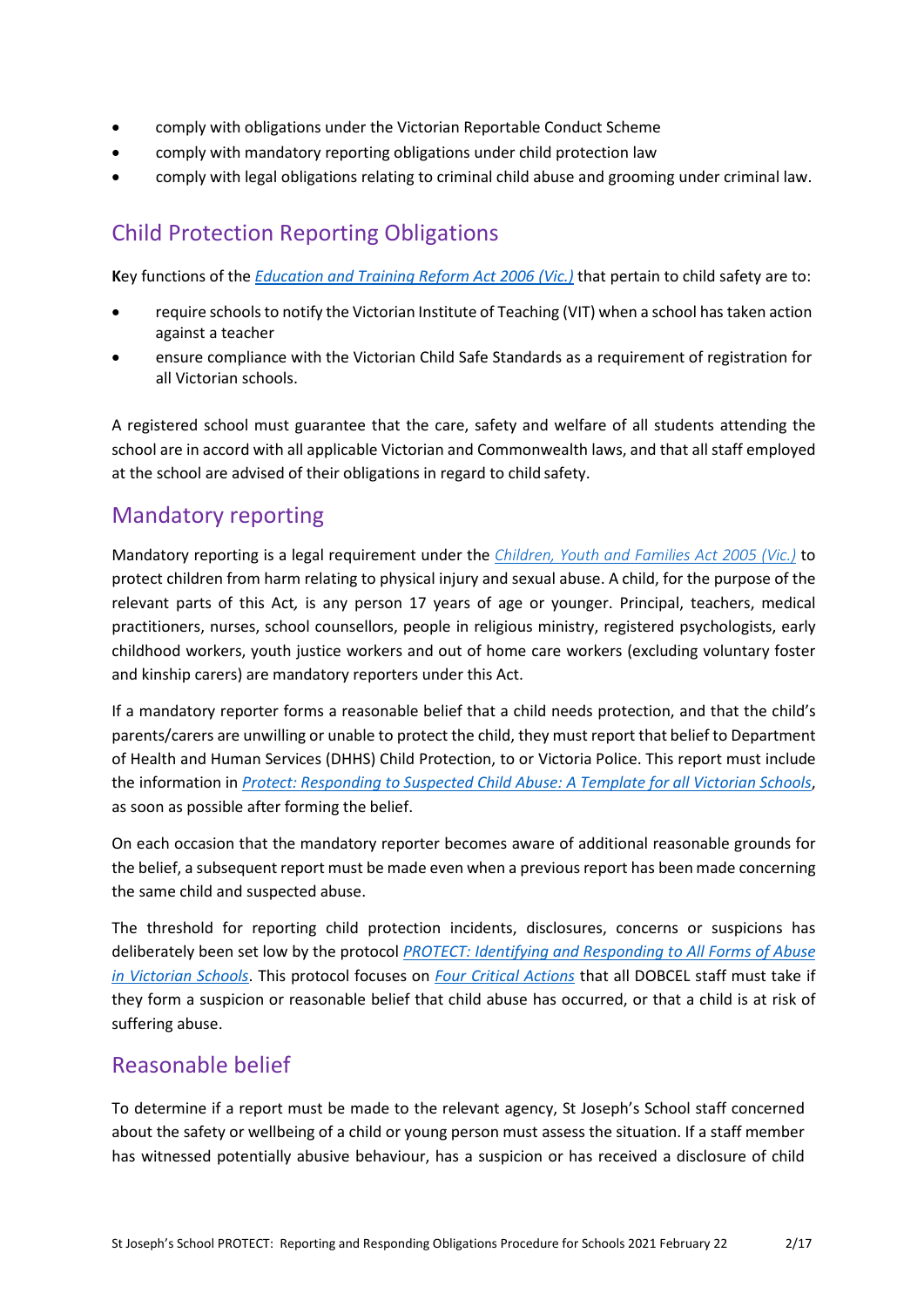abuse, they must determine whether these observations or receipt of such information have caused the staff member to form a 'reasonable belief'.

A reasonable belief might be formed where:

- a child or young person states that they have been physically or sexually abused
- any person states that they believe someone has been abused, this may include a child or young person talking about their own experience
- physical or behavioural indicators of abuse, is witnessed as described in *[PROTECT:](http://www.education.vic.gov.au/Documents/about/programs/health/protect/ChildSafeStandard5_SchoolsGuide.pdf)  [Identifying](http://www.education.vic.gov.au/Documents/about/programs/health/protect/ChildSafeStandard5_SchoolsGuide.pdf) [and Responding to All Forms of Abuse in Victorian](http://www.education.vic.gov.au/Documents/about/programs/health/protect/ChildSafeStandard5_SchoolsGuide.pdf) Schools*
- a child or young person exhibits sexually abusive or age-inappropriate behaviour
- professional observations of the child's behaviour or development lead to a belief that the child has been physically or sexually abused or is likely to be abused

A single indicator may be a concern of possible child abuse or neglect. Equally, the presence of a number of indicators may suggest either physical or sexual abuse of a child or young person. Either scenario may be sufficient to form a reasonable belief that must be reported to the relevant agency.

A report is mandatory as soon as is practicable once the belief has been formed. The report must be made even if the Principal or the Child Safety Officer does not share the belief of the mandated reporter. Furthermore, if a different mandated reporter undertakes to make the report, the initial mandated reporter must make sure that it has been done.

## Reportable conduct scheme

The Reportable Conduct Scheme, created under the *[Child Wellbeing and Safety Act 2005 \(Vic.\),](http://www8.austlii.edu.au/cgi-bin/viewdb/au/legis/vic/consol_act/cwasa2005218/)* requires schools to notify the Commission for Children and Young People (CCYP) if an allegation of reportable conduct (a reportable allegation) is made against an employee.

The Reportable Conduct Scheme imposes obligations on the head of entity (governing authority). For

St Joseph's School, the Executive Director of DOBCEL is the head of entity and is required to:

- have in place systems to prevent reportable conduct and, if reportable conduct is alleged, to ensure allegations can be brought to the attention of appropriate persons for investigation and response
- ensure that the CCYP is notified and given updates on the organisation's response to a reportable allegation through the Manager Safeguarding and Standards.
- report to Victoria Police as soon as they become aware that a reportable allegation may involve suspected child abuse or criminal conduct.

Reportable conduct may also include historical allegations. More guidance can be found at *[Reportable](https://ccyp.vic.gov.au/assets/resources/RCSInfoSheetUpdates/Historical-Allegations-110718.pdf) [Conduct Scheme –](https://ccyp.vic.gov.au/assets/resources/RCSInfoSheetUpdates/Historical-Allegations-110718.pdf) Historical allegations.*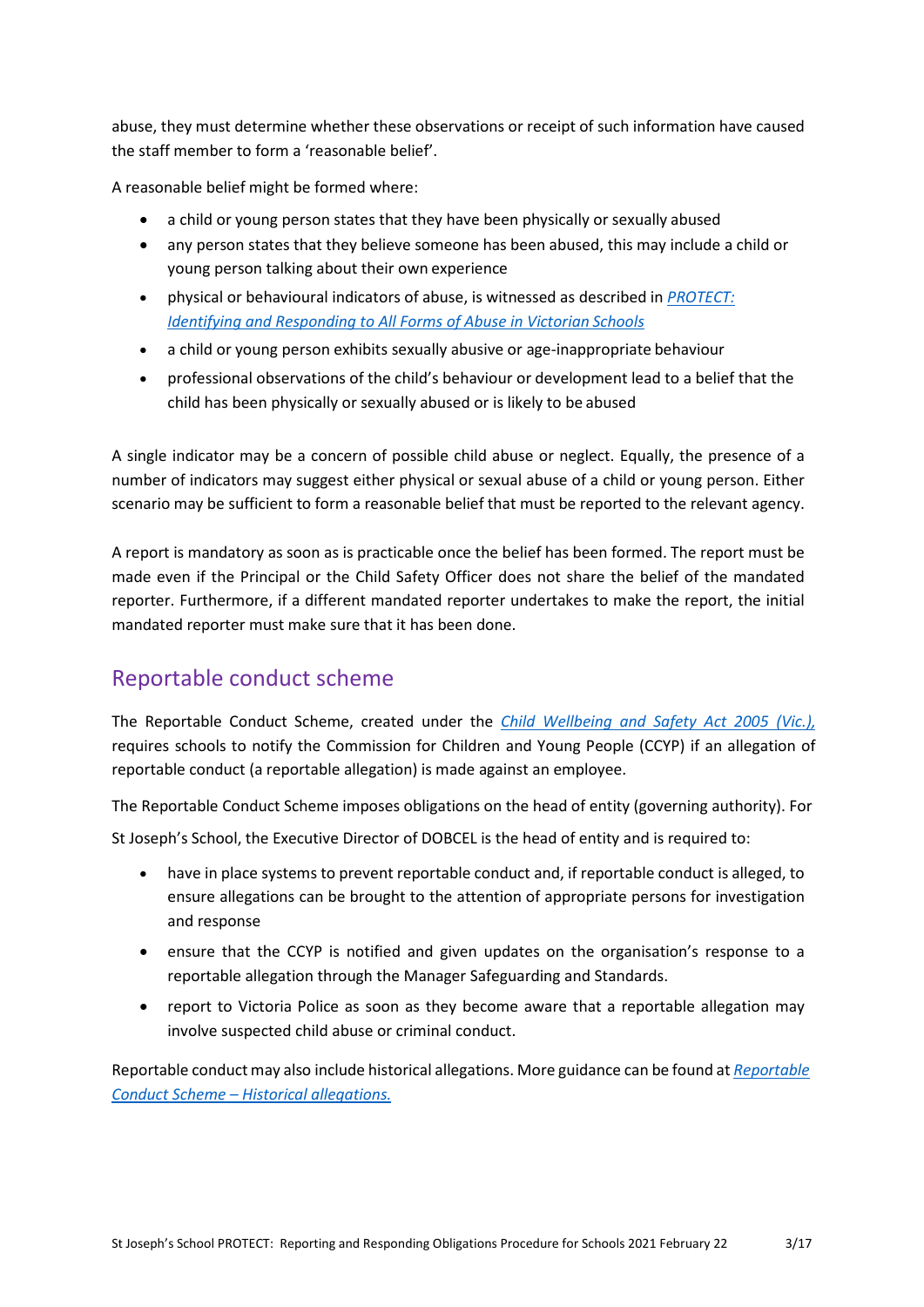## Failure to disclose

Any school staff member St Joseph's School who forms a reasonable belief that a sexual offence has been committed in Victoria by an adult against a child under 16 must disclose that information to Victoria Police.

Failure to disclose the information to Victoria Police is a criminal offence under section 327 of the *[Crimes Act 1958 \(Vic.\)](http://classic.austlii.edu.au/au/legis/vic/consol_act/ca195882/)* applying to all adults (18 years and over) in Victoria, not just professionals who work with children.

The school staff member is obliged to disclose that information to Victoria Police as soon as it is practicable to do so, except in limited circumstances such as where the information has already been reported to DHHS Child Protection.

This obligation applies to **all non-mandated employees and adult community members** and is separate to the mandatory reporting framework. It is subject to some exclusions, such as:

- the person reasonably believes that the information has already been disclosed to the police
- the victim is over the age of 16 at the time that the information is received, does not have an intellectual disability and requests that the information not be disclosed
- the information is privileged (e.g. communications between a client and their lawyer)
- the information is in the public domain
- the person fears on reasonable grounds for the safety of any person (except the offender) if the information is disclosed and the failure to disclose is a reasonable response in the circumstances

**Appendix 1** (located at the end of this document) contains additional information on when to report a concern that a child or young person has been sexually abused or is in need of protection from sexual abuse.

For further information about the failure to disclose offence, see the Department of Justice and Community Safety's *[Failure to disclose offence](https://www.justice.vic.gov.au/safer-communities/protecting-children-and-families/failure-to-disclose-offence)* webpage and *[Betrayal of Trust: Factsheet.](https://www.justice.vic.gov.au/sites/default/files/embridge_cache/emshare/original/public/2018/07/f0/bbce5bd2b/failure_to_disclose_betrayal_of_trust_factsheet_2017.pdf)*

## Failure to protect

The *Crimes Act [1958 \(Vic.\)](http://classic.austlii.edu.au/au/legis/vic/consol_act/ca195882/)* and the Crimes [Amendment](http://classic.austlii.edu.au/au/legis/vic/num_act/caoca201436o2014417/) (Protection of Children) Bill 2014 (Vic.) include an offence for failure by a person with power, authority and responsibility within an organisation, to protect a child under the age of 16 years, who is under the care or supervision of theorganisation.

The offence applies where there is a substantial risk that a child under the age of 16 under the care, supervision or authority of a relevant organisation will become a victim of a sexual offence committed by an adult associated with that organisation. A person in a position of authority in the organisation will commit the offence if they know of the risk of abuse and have the power or responsibility to reduce or remove the risk, but negligently fail to do so.

Any school staff member in a position of authority and becomes aware that an adult associated with their organisation (e.g. employee, contractor, volunteer, sport coach or visitor) poses a risk of sexual abuse to a child under 16 who is in the care or supervision of the school, must take all reasonable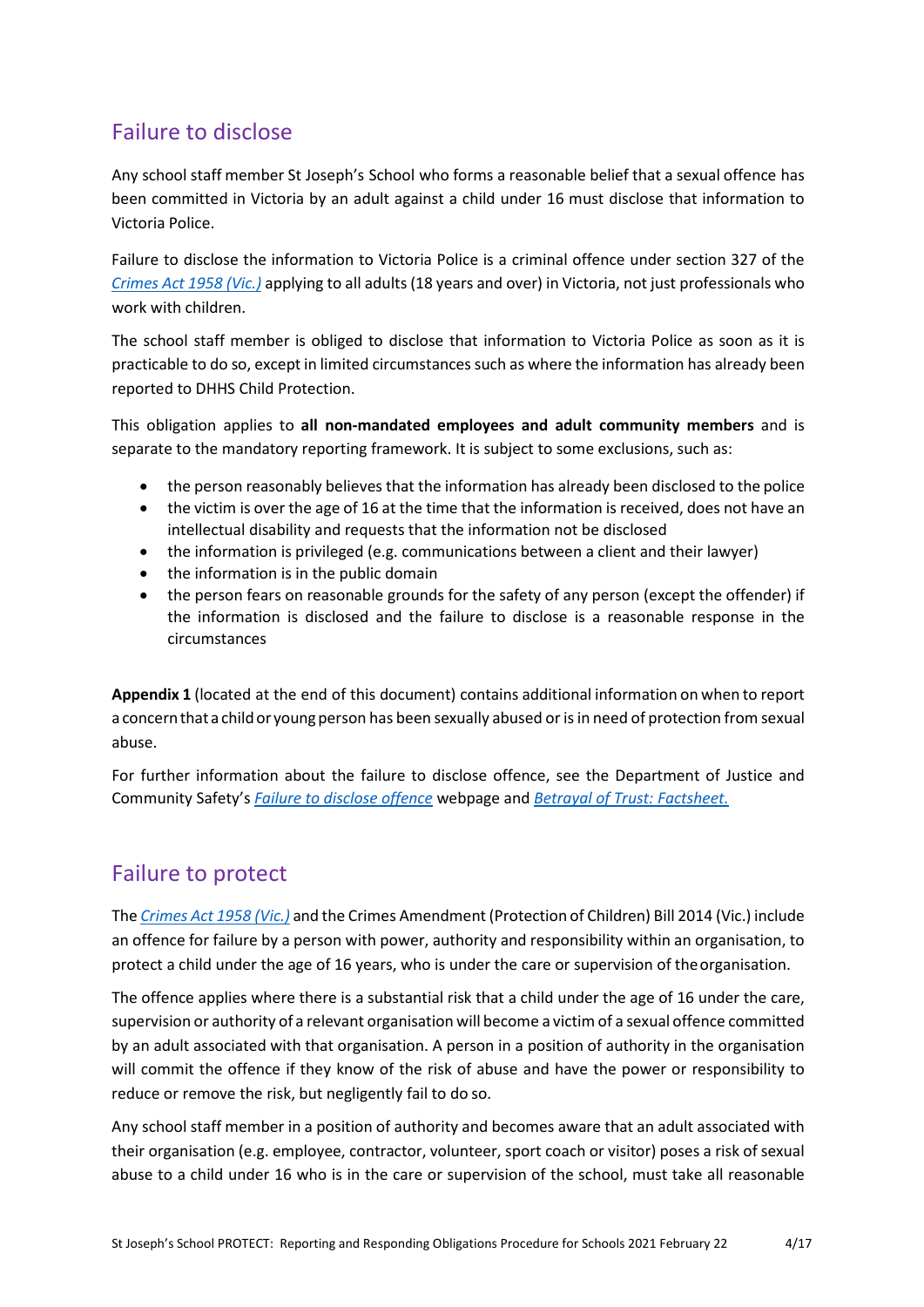steps to reduce or remove that substantial risk. Reasonable steps may include the employee being removed immediately from contact with children.

In a school context, a staff member in a position of authority will include the principal, deputy principal and business manager and may also extend to school counsellors, heads of departments and heads of schools.

Failure to take reasonable steps to protect a child in the organisation from the risk of sexual abuse from an adult associated with the organisation is a criminal offence under section 49O (1) of the *Crimes Act 1958* (Vic.).

For further information about the failure to protect offence, see the Department of Justice and Community Safety's *[Failure to protect offence](https://www.justice.vic.gov.au/safer-communities/protecting-children-and-families/failure-to-protect-a-new-criminal-offence-to)* webpage and *[Betrayal of Trust: Factsheet.](https://www.justice.vic.gov.au/sites/default/files/embridge_cache/emshare/original/public/2018/07/a9/431cfe3d9/failure_to_protect_betrayal_of_trust_factsheet_2017.pdf)*

### Grooming

The offence of grooming targets predatory conduct designed to prepare or 'groom' a child for future sexual activity as prescribed in section 49M (1) of the *[Crimes Act 1958 \(Vic.\)](http://classic.austlii.edu.au/au/legis/vic/consol_act/ca195882/)*. The offence applies to communication with children under 16 years**.**

Grooming can be conducted in person or online, for example via interaction through social media, web forums and emails. The offence can be committed by any person aged 18 years or over. It does not apply to communication between people who are both under 18 years of age.

For further information about the grooming offence, see the Department of Justice and Community Safety's *[Grooming offence](https://www.justice.vic.gov.au/safer-communities/protecting-children-and-families/grooming-offence)* webpage and *[Betrayal of Trust: Factsheet.](https://www.justice.vic.gov.au/sites/default/files/embridge_cache/emshare/original/public/2018/07/ea/2bff28cdf/grooming_betrayal_of_trust_factsheet_2017.pdf)*

For more information about managing and responding to the risk of abuse, see Department of Education and Training's *[Responding to Student Sexual Offending](https://www.education.vic.gov.au/school/principals/spag/safety/Pages/sexualassault.aspx)* and *[Risk Management](http://www.education.vic.gov.au/school/principals/spag/governance/Pages/risk.aspx)* webpages.

## Organisational duty of care

The *[Wrongs Act 1958 \(Vic.\)](https://catholiceducat728.sharepoint.com/sites/SafeguardingPolicyProcedures/Shared%20Documents/September%20for%20SLD/Wrongs%20Act%201958%20(Vic.))* creates an organisational liability for child abuse for organisations that exercise care, supervision or authority over children. This is commonly referred to as an organisational duty of care.

DOBCEL Schools owe a duty to take reasonable precautions to prevent the abuse (sexual or physical) of a child (under 18) by an individual associated with the school while the child is under the care, supervision or authority of the school.

Individuals associated with the school can include employees, volunteers, office holders, contractors, ministers of religion and religious leaders.

Reasonable precautionsthat a school could take are not defined in the *Wrongs Act 1958* (Vic.) but, as examples, the following measures are what courts have previously considered to be reasonable precautions in the context of organisational child abuse: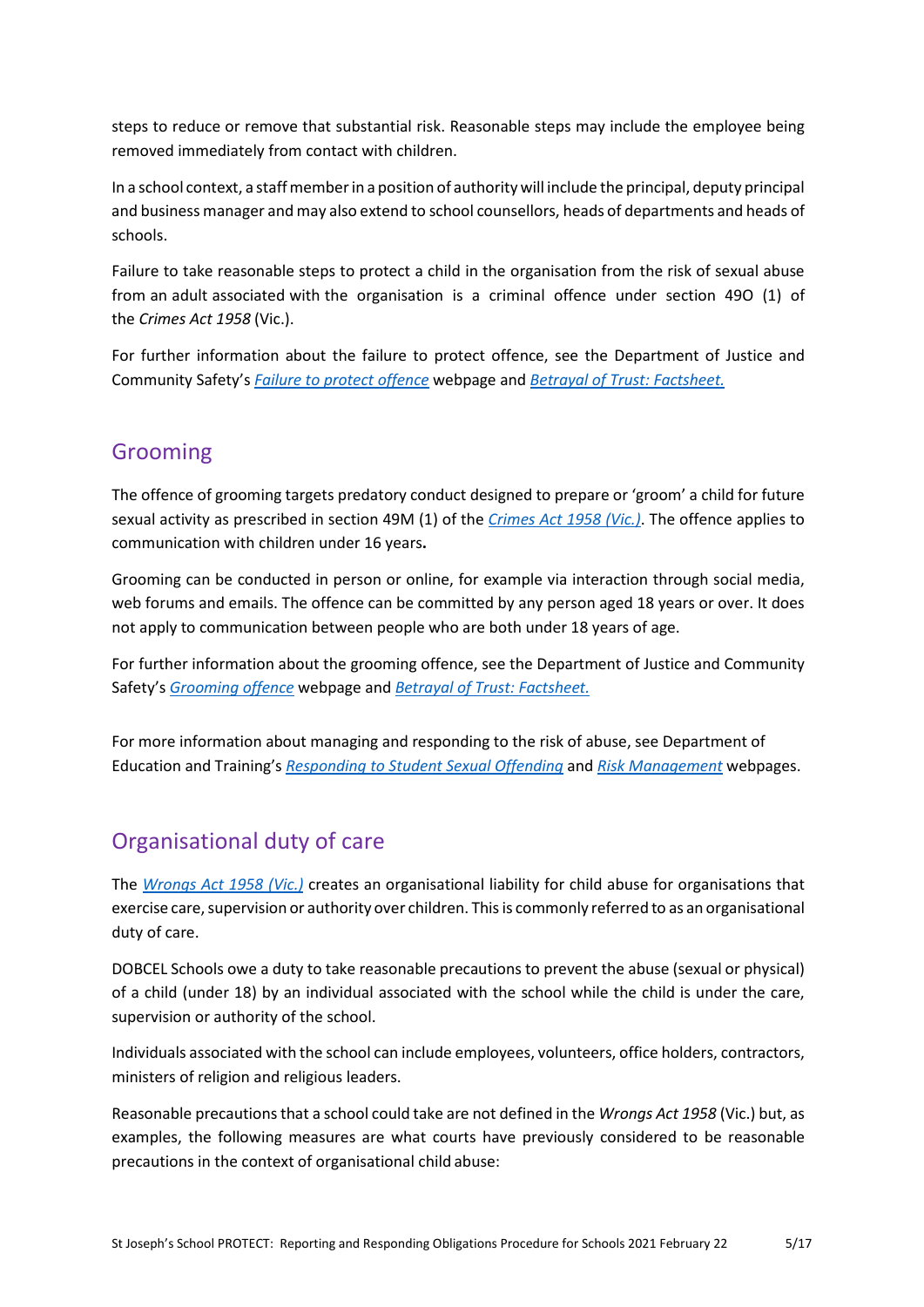- conducting employment screening and reference checking
- providing supervision and training
- implementing systems to provide early warning of possible offences
- performing random and unannounced inspections to deter misconduct
- encouraging children and adults to notify authorities or parents/carers about any signs of aberrant or unusual behaviour.

#### Duty of Care

St Joseph's School staff have a duty to take reasonable steps to protect from harm that is reasonably foreseeable children and young people under their care and supervision. This duty applies to all school staff. The question of what constitutes reasonable steps will depend on the circumstances of each case.

A staff member may breach their duty of care towards a child or young person if they fail to act in the way a reasonable or diligent professional would have acted in the same situation.

For more information on the scope of staff duty of care obligations and examples of reasonable steps to be taken in relation to suspected child abuse, refer to the protocol *[PROTECT: Identifying and](http://www.education.vic.gov.au/Documents/about/programs/health/protect/ChildSafeStandard5_SchoolsGuide.pdf) [Responding to All Forms of Abuse in Victorian Schools](http://www.education.vic.gov.au/Documents/about/programs/health/protect/ChildSafeStandard5_SchoolsGuide.pdf)*.

### Responding to and Reporting Child Protection Concerns

The joint protocol, *[PROTECT: Identifying and Responding to All Forms of Abuse in Victorian Schools](https://www.education.vic.gov.au/Documents/about/programs/health/protect/ChildSafeStandard5_SchoolsGuide.pdf)* identifies the approach to responding to and reporting child protection concerns in DOBCEL Schools through the *[Four Critical Actions for Schools: Responding to Incidents, Disclosures and Suspicions of](http://www.education.vic.gov.au/Documents/about/programs/health/protect/FourCriticalActions_ChildAbuse.pdf) [Child Abuse](http://www.education.vic.gov.au/Documents/about/programs/health/protect/FourCriticalActions_ChildAbuse.pdf)*.

A St Joseph's School staff member must act, and follow the *Four Critical Actions for Schools: Responding to Incidents Disclosures and Suspicions of Child Abuse*, as soon as they become aware of a child protection incident, that is, when **a child is experiencing, or is at risk of experiencing,abuse**.

The joint protocol, *[PROTECT: Identifying and Responding to Student Sexual Offending](https://www.education.vic.gov.au/Documents/about/programs/health/protect/SSO_Policy.pdf)* identifies the approach to responding to and reporting child protection concerns in DOBCEL Schools through the *[Four Critical Actions for Schools: Responding to Student Sexual](https://www.education.vic.gov.au/Documents/about/programs/health/protect/FourCriticalActions_SSO.pdf) Offending*.

Victorian Law holds that students under 10 years of age cannot commit a sexual offence. Guidance on responding to problem sexual behaviour in students under 10 and other forms of student sexualised behaviour which does not constitute student sexual offending can be found in Appendix 1 of *PROTECT*: *[Identifying and Responding to Student Sexual](https://www.education.vic.gov.au/Documents/about/programs/health/protect/SSO_Policy.pdf) Offending.*

A St Joseph's School staff member must act and follow the Four Critical Actions for Schools: Responding to Student Sexual Offending, as soon as they witness an incident, receive a disclosure or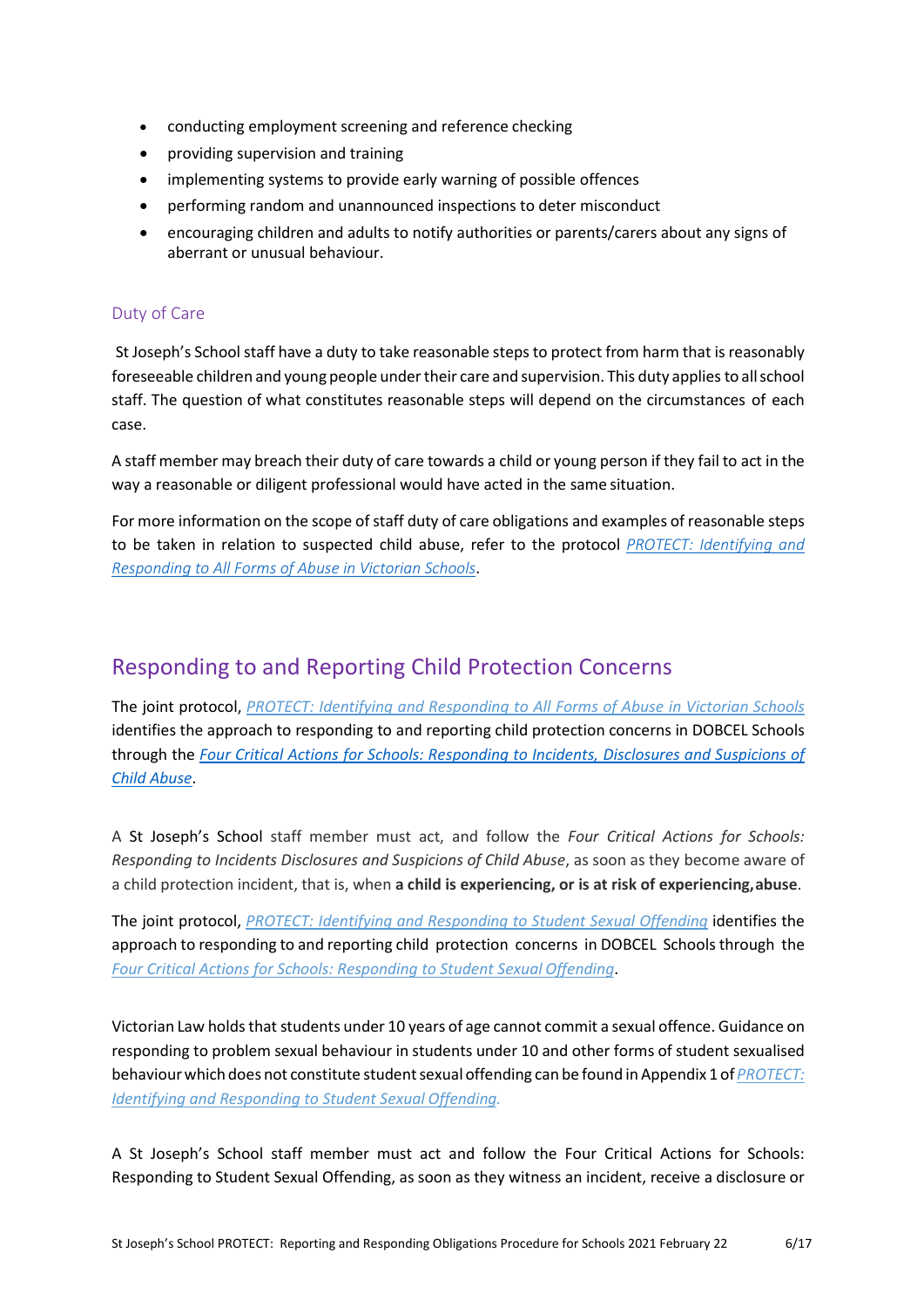form a suspicion that a student is a victim of a student sexual offending and/or a student has engaged in sexual offending.

Where a St Joseph's School staff member believes that a child is subject to any other form of child abuse (sexual abuse by an adult), they must follow the procedures outlined in *[PROTECT: Identifying](https://www.education.vic.gov.au/Documents/about/programs/health/protect/ChildSafeStandard5_SchoolsGuide.pdf) [and Responding to All Forms of Abuse in Victorian](https://www.education.vic.gov.au/Documents/about/programs/health/protect/ChildSafeStandard5_SchoolsGuide.pdf) Schools.*

## Identifying and Responding to all forms of abuse at St Joseph's School

### Becoming aware of a child protection incident

There are four main ways in which a St Joseph's School staff member may become aware that a child is experiencing, or is at risk of experiencing, abuse:

#### • **Witnessing an incident**

If a St Joseph's School staff member witnesses an incident where they believe a child has been subjected to, or may be at risk of, abuse, including exposure to family violence, they must first take immediate action to protect the safety of the child or children involved and then refer to *[Four Critical Actions for Schools: Responding to Incidents, Disclosures and](http://www.education.vic.gov.au/Documents/about/programs/health/protect/FourCriticalActions_ChildAbuse.pdf) [Suspicions of Child Abuse](http://www.education.vic.gov.au/Documents/about/programs/health/protect/FourCriticalActions_ChildAbuse.pdf)*.

#### • **Forming a suspicion or reasonable belief**

All suspicions that a child has been, is being, or is at risk of being, abused must be taken seriously, including suspicions that the abuse is taking or may take place outside school grounds or areas. If a suspicion develops into a reasonable belief, the St Joseph's Schoolstaff member must act and refer to *[Four Critical Actions for Schools: Responding to Incidents,](http://www.education.vic.gov.au/Documents/about/programs/health/protect/FourCriticalActions_ChildAbuse.pdf) [Disclosures and Suspicions of Child Abuse](http://www.education.vic.gov.au/Documents/about/programs/health/protect/FourCriticalActions_ChildAbuse.pdf)*.

#### • **Receiving a disclosure about or from a current student**

All disclosures must be treated seriously. Relevant information is available at *[Four Critical](http://www.education.vic.gov.au/Documents/about/programs/health/protect/FourCriticalActions_ChildAbuse.pdf) [Actions for Schools: Responding to Incidents, Disclosures and Suspicions of Child Abuse](http://www.education.vic.gov.au/Documents/about/programs/health/protect/FourCriticalActions_ChildAbuse.pdf)*.

#### • **Receiving a disclosure about or from a former student**

If a school staff member receives a disclosure from a former student about historical abuse, they must act. If the former student is currently of school age and attending a Victorian school, the school staff member must immediately refer to *[Four Critical Actions for Schools:](http://www.education.vic.gov.au/Documents/about/programs/health/protect/FourCriticalActions_ChildAbuse.pdf) [Responding](http://www.education.vic.gov.au/Documents/about/programs/health/protect/FourCriticalActions_ChildAbuse.pdf) to Incidents, Disclosures and Suspicions of Child Abuse*. If the formerstudent is no longer of school age or attending a Victorian school, the disclosure must still be reported to *[DHHS Child](http://www.education.vic.gov.au/about/contact/Pages/reportingabuse.aspx?Redirect=1) Protection.*

### Notes and records

St Joseph's School staff members are to keep clear and comprehensive notes relating to incidents, disclosures and allegations of child abuse using *[Protect: Responding to Suspected Child](http://www.education.vic.gov.au/Documents/about/programs/health/protect/PROTECT_Responding_TemplateSchools.pdf) [Abuse: A](http://www.education.vic.gov.au/Documents/about/programs/health/protect/PROTECT_Responding_TemplateSchools.pdf)  [Template for all Victorian Schools](http://www.education.vic.gov.au/Documents/about/programs/health/protect/PROTECT_Responding_TemplateSchools.pdf)*[.](http://www.education.vic.gov.au/Documents/about/programs/health/protect/PROTECT_Responding_TemplateSchools.pdf)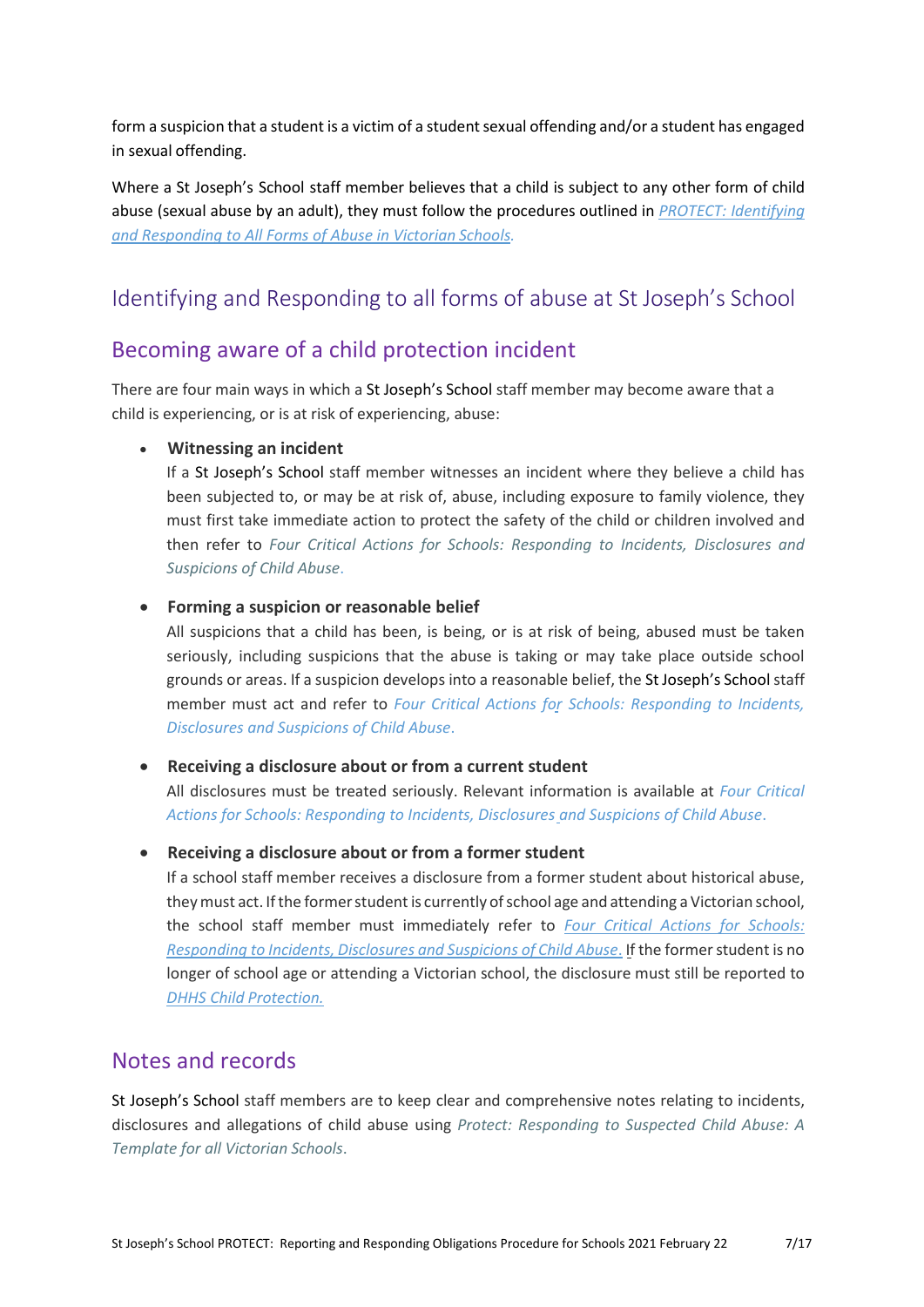Even if a school staff member decides not to make a report, they must still accurately document their notes relating to the incident, disclosure or allegation of child abuse using *[Protect: Responding](http://www.education.vic.gov.au/Documents/about/programs/health/protect/PROTECT_Responding_TemplateSchools.pdf) [to](http://www.education.vic.gov.au/Documents/about/programs/health/protect/PROTECT_Responding_TemplateSchools.pdf)  [Suspected Child Abuse: A Template for all Victorian Schools.](http://www.education.vic.gov.au/Documents/about/programs/health/protect/PROTECT_Responding_TemplateSchools.pdf)*

Notes and records must be kept securely on school grounds and must not be destroyed as they may be needed at a later time.

### **Disclosures**

St Joseph's School staff members must reassure and support a child or young person who makes a disclosure of abuse. However, school staff members should never promise to keep any disclosures confidential as all disclosures of abuse must be reported.

The role of school staff remains the same if disclosures are made from a parent/carer or a sibling, or if disclosures involve family violence.

Strategies on how to manage a disclosure, can be found in *[Protect: Identifying and Responding to All](http://www.education.vic.gov.au/Documents/about/programs/health/protect/ChildSafeStandard5_SchoolsGuide.pdf) [Forms of Abuse in Victorian Schools](http://www.education.vic.gov.au/Documents/about/programs/health/protect/ChildSafeStandard5_SchoolsGuide.pdf)*.

# Four Critical Actions for Schools: Responding to Incidents, Disclosures and Suspicions of [Child Abuse](http://www.education.vic.gov.au/Documents/about/programs/health/protect/FourCriticalActions_ChildAbuse.pdf)

- 1. Responding to an Emergency
- 2. Reporting to Authorities
- 3. Contacting Parents/Carers
- 4. Providing Ongoing Support.

## Critical Action 1: Responding to an Emergency

This first step is only applicable if a child has **just been abused** or is **at risk of immediate harm**. If this is not the case, **Critical Action 2: Reporting to Authorities is to be followed**

If the child has **just been abused** or is **at risk of immediate harm**, reasonable steps must be taken to protect the child, including:

- separating the alleged victim and others involved, ensuring that if the parties involved are all present at the school, they are supervised separately by a school staff member
- arranging and providing urgent medical assistance where necessary, including administering first aid or calling 000 for an ambulance
- calling 000 for urgent police assistance if the person who is alleged to have engaged in the abuse poses an immediate risk to the health and safety of any person.

If the child protection incident has occurred at the school, school staff should also ensure that reasonable steps are taken to preserve the environment, the clothing and otheritems and to prevent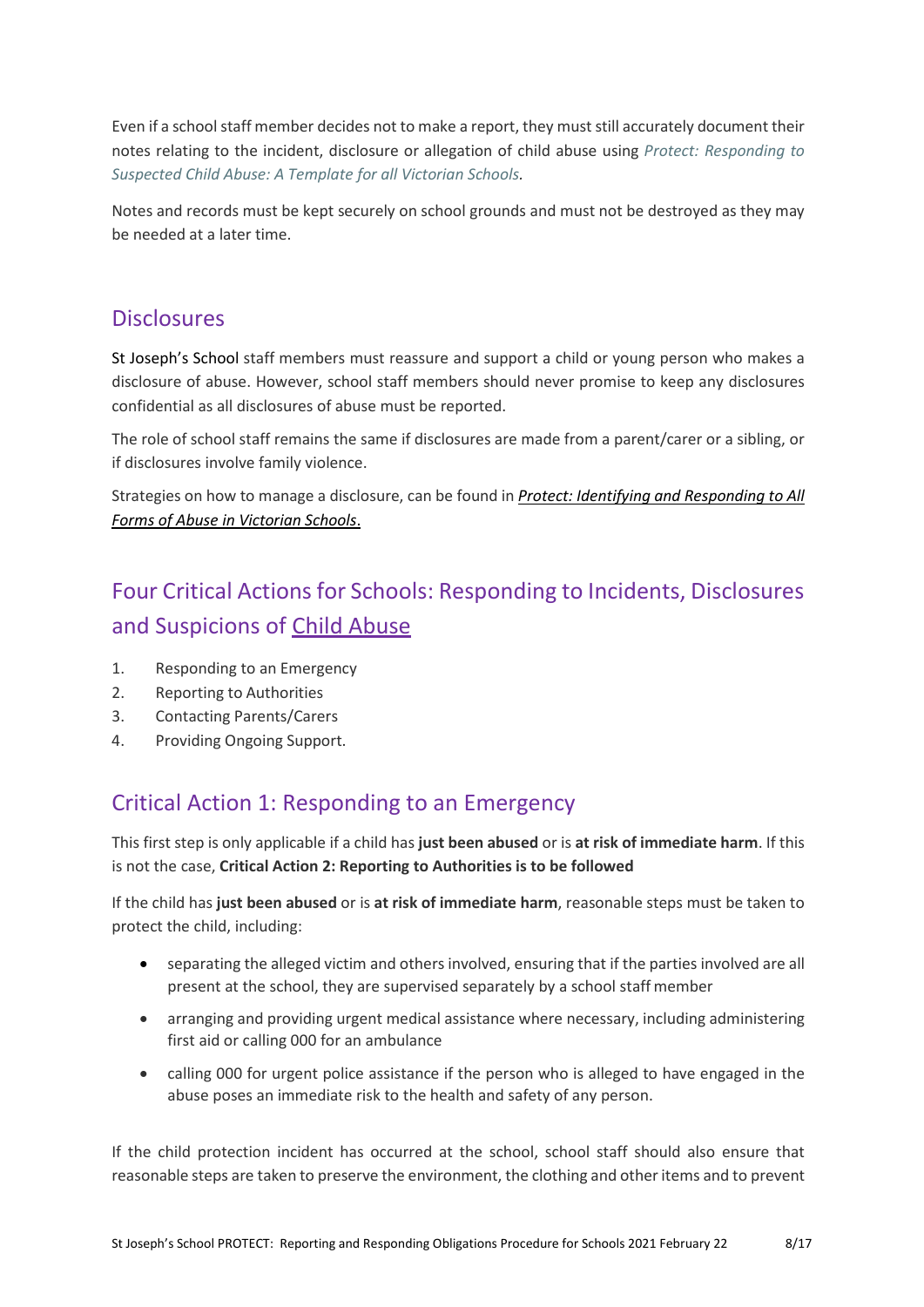any potential witnesses (including school staff members, volunteers and contractors) from discussing the incident until Victoria Police or relevant authorities arrive on the premises.

## Critical Action 2: Reporting to Authorities

### **All forms and instances of suspected or alleged child abuse must be reported to the appropriate authority.**

Once immediate health and safety concerns have been addressed, the school staff member must take steps to report the incident, suspicion or disclosure of child abuse as soon as practicable. Failure to report physical and sexual child abuse may amount to a criminal offence (refer t[o Failure todisclose\)](https://www.cem.edu.au/About-Us/Policies/Child-Protection-Reporting-Obligations.aspx#_Failure_to_disclose)

There are different reporting procedures depending on:

- whether the source of the suspected or alleged abuse comes from within the school or within the family or community of the child
- the type of abuse.

In all cases, school staff members must report internally to the principal or, if the principal is involved in the allegation, the leadership team.

#### Additionally:

- where the source of the abuse comes from within the school, that is, the suspected or alleged abuse involves a school staff member, volunteer, allied health professional, officer/office holder, contractor or visitor at the school, it must be reported to Victoria Police
- where the suspicion, belief or disclosure relates to sexual abuse or grooming, it must be reported to Victoria Police
- where the source of the abuse comes from within the family or community and is not sexual abuse or grooming, it must be reported to DHHS Child Protection.

The PROTECT protocol has deliberately set a low threshold for the formation of a 'reasonable belief'. For more information, refer to the [Reasonable belief](https://www.cem.edu.au/About-Us/Policies/Child-Protection-Reporting-Obligations.aspx#_Reasonable_belief) section of this procedure.

*[Four Critical Actions for Schools: Responding to Incidents, Disclosures and Suspicions of Child](http://www.education.vic.gov.au/Documents/about/programs/health/protect/FourCriticalActions_ChildAbuse.pdf) [Abuse](http://www.education.vic.gov.au/Documents/about/programs/health/protect/FourCriticalActions_ChildAbuse.pdf)*  requires all St Joseph's School staff to report all incidents, suspicions and disclosures of abuse as soon as possible to the relevant authorities.

### How to make a mandatory report

The table below describes the information to include when making a **mandatory report** about child abuse or child protection concerns. If a child is at immediate risk of harm, Victoria Police must be contacted immediately.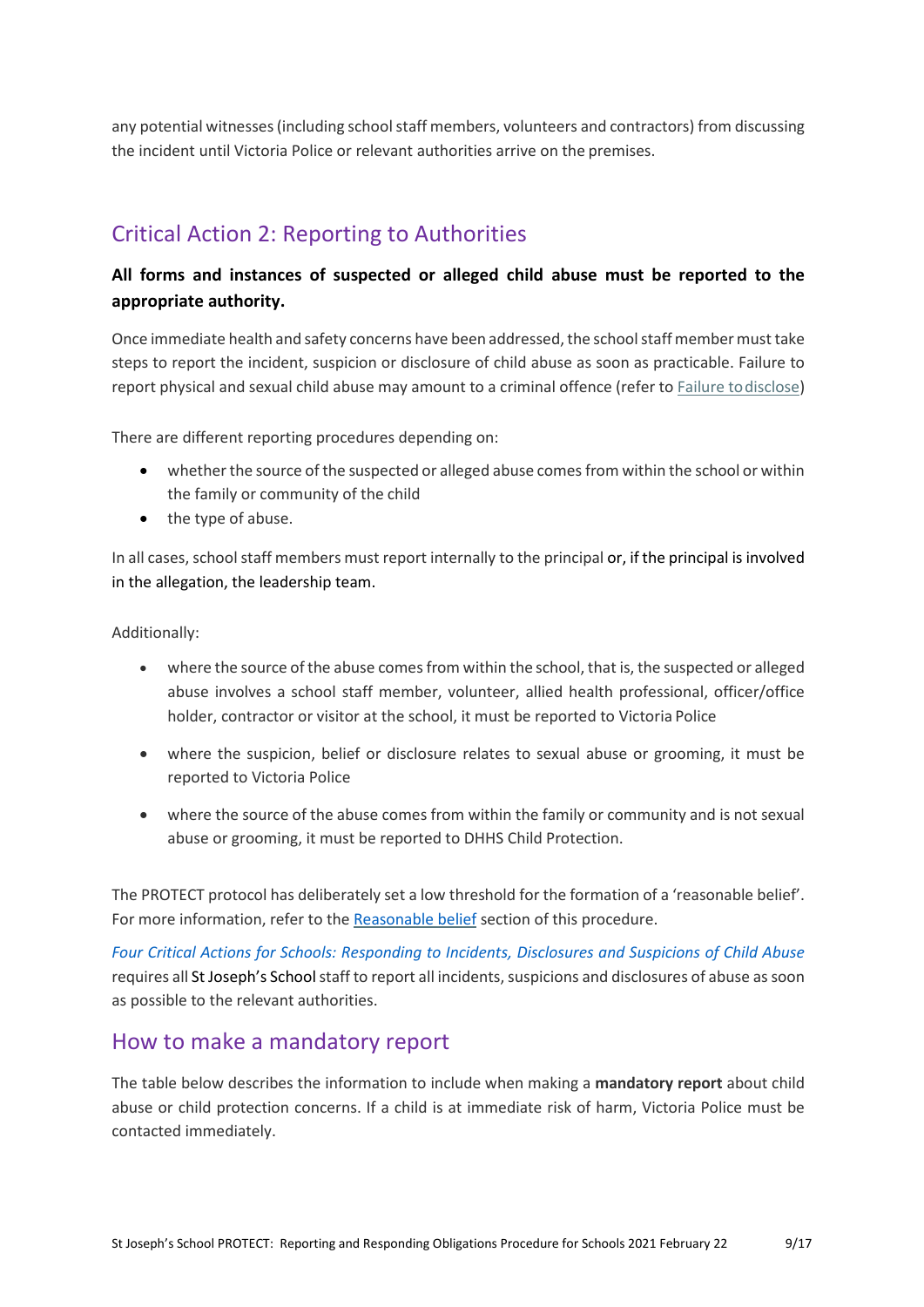| <b>Making a Mandatory Report</b>                          |                                                                                                                                                                                                                                                                                                                                                                                                                                                                                                                                                                                                                                                                                                                                                                                                                                                                                                                                                     |  |  |  |
|-----------------------------------------------------------|-----------------------------------------------------------------------------------------------------------------------------------------------------------------------------------------------------------------------------------------------------------------------------------------------------------------------------------------------------------------------------------------------------------------------------------------------------------------------------------------------------------------------------------------------------------------------------------------------------------------------------------------------------------------------------------------------------------------------------------------------------------------------------------------------------------------------------------------------------------------------------------------------------------------------------------------------------|--|--|--|
| Action                                                    | <b>Description</b>                                                                                                                                                                                                                                                                                                                                                                                                                                                                                                                                                                                                                                                                                                                                                                                                                                                                                                                                  |  |  |  |
| 1. Notes                                                  | Comprehensive notes must be kept, dated, and include the following<br>information:<br>a description of the concerns (e.g. physical injuries, student behaviour)<br>the source of those concerns (e.g. observation, report from child or<br>$\bullet$<br>another person)<br>the actions taken as a result of the concerns (e.g. consultation with the<br>principal, report to DHHS Child Protection, etc.).<br>Schools are to use the template provided in <b>Protect: Responding to Suspected</b><br>Child Abuse: A Template for all Victorian Schools to record their notes.                                                                                                                                                                                                                                                                                                                                                                       |  |  |  |
| 2. Discussion of<br><b>Concerns</b>                       | Due to the complexity of child abuse incidents, disclosures, and suspicions, it is<br>recommended that concerns and observations regarding suspected physicalor<br>sexual abuse of a child are discussed with the Principal, DOBCEL Education<br>Consultant or the Manager Safeguarding and Standards.<br>This is not a legal requirement; however, it will help to ensure support is<br>provided to all involved in matters of this nature. The confidentiality of these<br>discussions must be maintained.<br>The reporter should make their own assessment about whether they are<br>required to make a report about the child or young person and to whom the<br>report should be made.<br>It is important to remember that the duty to report abuse or suspicions of<br>abuse exists even if the Principal, DOBCEL Education Consultant or Manager<br>Safeguarding and Standards advises against proceeding with reporting<br>suspected abuse. |  |  |  |
| 3. Information -<br>gathering and<br><b>Documentation</b> | Gather the relevant information necessary to make the report. This should<br>include the following:<br>full name, date of birth and residential address of the child or young<br>person<br>details of the concerns and the reasons for those concerns<br>the reporter's involvement with the child or young person<br>$\bullet$<br>details of any other agencies which may be involved with the child or<br>$\bullet$<br>young person.<br>This information should be collected and documented using Protect:<br>Responding to Suspected Child Abuse: A Template for all Victorian Schools. The                                                                                                                                                                                                                                                                                                                                                      |  |  |  |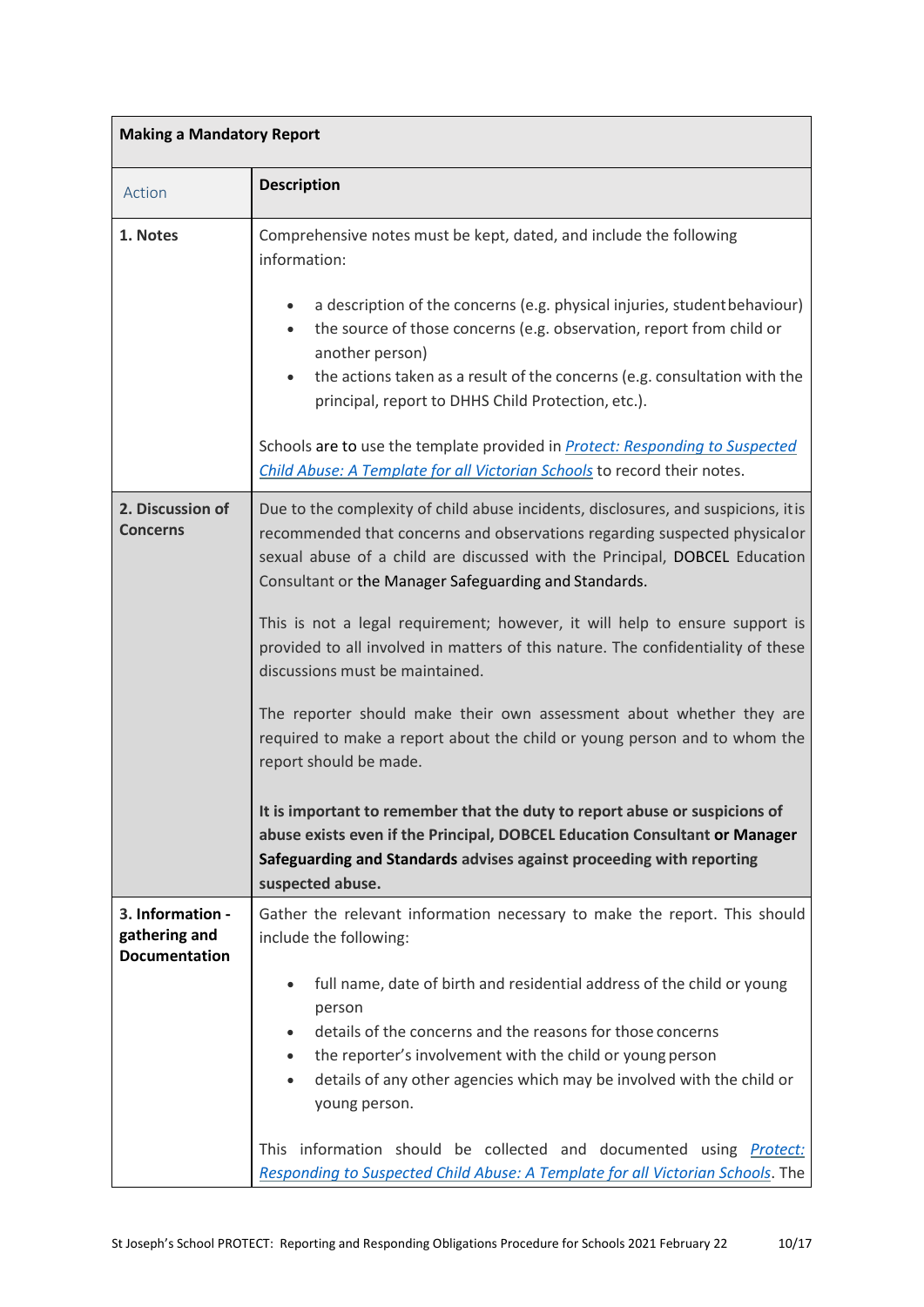| Victoria Police immediately.                                                                                                                                                                                                                                                                                                                                                                                                                                                                                                                                                                                                                                                                                                                                                                                                                                                                                                                                                                                                                               |                                                                                                                                                                                                                                                                                                                                                                                                                                    |
|------------------------------------------------------------------------------------------------------------------------------------------------------------------------------------------------------------------------------------------------------------------------------------------------------------------------------------------------------------------------------------------------------------------------------------------------------------------------------------------------------------------------------------------------------------------------------------------------------------------------------------------------------------------------------------------------------------------------------------------------------------------------------------------------------------------------------------------------------------------------------------------------------------------------------------------------------------------------------------------------------------------------------------------------------------|------------------------------------------------------------------------------------------------------------------------------------------------------------------------------------------------------------------------------------------------------------------------------------------------------------------------------------------------------------------------------------------------------------------------------------|
| 4. Reporting<br>Concerns about a life-threatening situation, must be addressed by phone 000<br>or the local police station.<br>Where the source of the abuse comes from within the school, that is, the<br>suspected or alleged abuse involves a school staff member, volunteer, allied<br>health practitioner, officer/office holder, contractor or visitor at the school:<br>Victoria Police must be contacted. They will contact DHHS Child<br>Protection when appropriate<br>An internal report must be made to<br>the principal<br>$\circ$<br>$\circ$<br>principal is involved in the allegation<br><b>DOBCEL Executive Director.</b><br>$\circ$<br>Where the source of the suspected or alleged abuse comes from within the<br>child's family or community, it is obligatory that:<br>sexual abuse and grooming is reported to Victoria Police<br>Protection Emergency Service can be contacted on 13 12 78<br>an internal report is made to<br>$\bullet$<br>the principal<br>$\circ$<br>$\circ$<br>unavailable<br><b>DOBCEL Executive Director.</b> | DOBCEL Assistant Director People and Development if the<br>the matter is reported to DHHS Child Protection if it is considered that<br>the child is in need of protection due to child abuse, or that they have<br>been, are being or are at risk of being harmed due to any form of abuse,<br>including family violence. If the matter occurs after hours, Child<br>Manager Safeguarding and Standards DOBCEL if the principal is |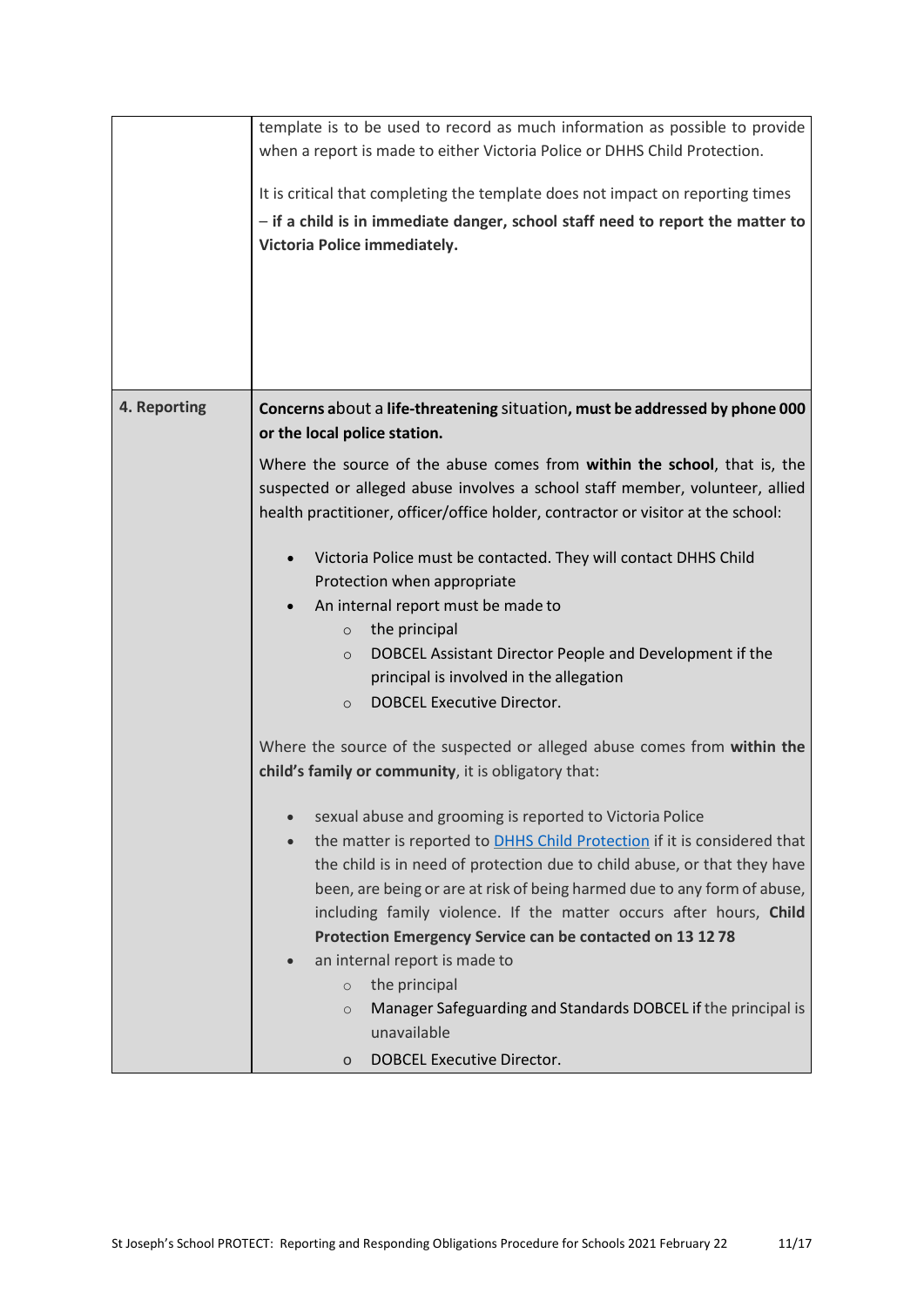| 5. Records | A written record of the report must be kept and must include the following<br>information:                                                                                                                                                                                                                                                                                                               |  |  |
|------------|----------------------------------------------------------------------------------------------------------------------------------------------------------------------------------------------------------------------------------------------------------------------------------------------------------------------------------------------------------------------------------------------------------|--|--|
|            | the date and time of the report and a summary of what was reported<br>the name and position of the person who made the report and the<br>person who received the report.                                                                                                                                                                                                                                 |  |  |
|            | The information initially recorded in Protect: Responding to Suspected Child<br>Abuse: A Template for all Victorian Schools and any additional information<br>provided to either Victoria Police or DHHS Child Protection are to be stored<br>securely and maintained indefinitely by the school to ensure that records are<br>accessible upon request by external authorities investigating the matter. |  |  |

### Reporting what is non-mandatory

All staff members, volunteers, contractors, other service providers who are not mandatory reporters have professional and moral (and sometimes legal) obligations to report a child protection incident, disclosure or suspicion.

It is DOBCEL policy that any adult who becomes aware of a child safety incident, disclosure or suspicion is required to report this to the Principal or Child Safety Officer of St Joseph's School.

Where the Principal is the subject of a child safety incident, disclosure or suspicion, it is required that this be reported to the DOBCEL Assistant Director: People and Development.

## Critical Action 3: Contacting parents/carers

Where it is suspected that a child at St Joseph's School has been or is at risk of being abused, it is critical that parents/carers of the child are notified as soon as practicable after a report is made to the authorities.

The school must always seek advice from Victoria Police or DHHS Child Protection to ensure that it is appropriate to contact the parents/carers.

In circumstances of family violence, schools should:

- take care not to inadvertently alert the alleged perpetrator by notifying parents/carers as it could increase risk of harm to the child, other family members or school staff
- seek advice from DHHS Child Protection or Child FIRST/The Orange Door before alerting parents/carers about safe strategies for communicating with a parent/carer who is experiencing family violence and on recommending family violence support services.

Advice from Victoria Police or DHHS Child Protection will depend on a number of factors, including whether: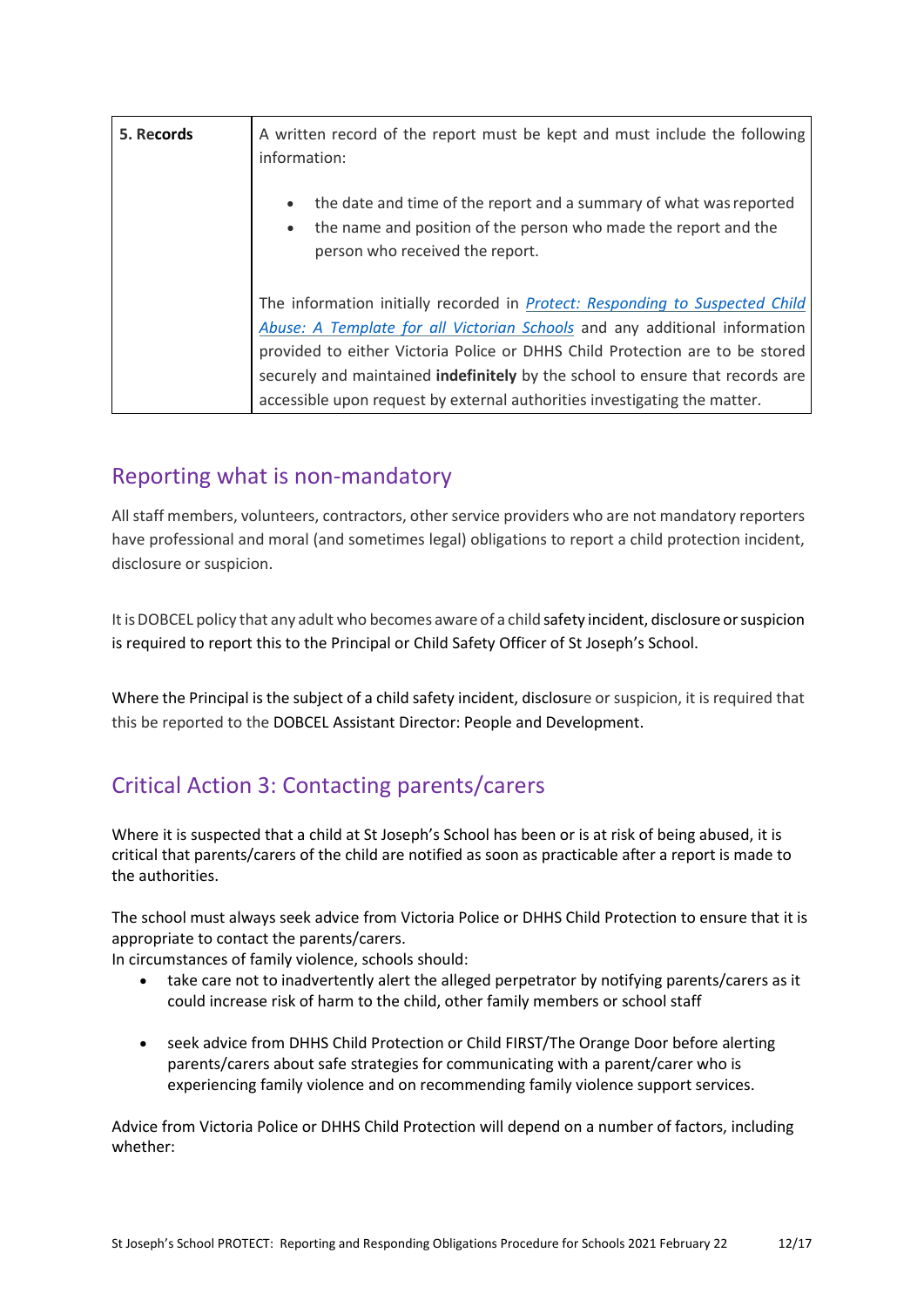- the parents/carers of the child are alleged to have engaged in the abuse (including in circumstances of suspected family violence)
- a disclosure to the parents/carers may result in further abuse to the child
- the child is a mature minor (at least 17 years of age and assessed to be sufficiently mature and intelligent to make decisions for themselves) and has requested that their parents/carers not be notified – the school should insist that another responsible adult is notified in lieu of the parents/carers
- the notification of parents/carers would adversely affect an investigation of the matter by external authorities.

Where the suspicion of abuse or risk of abuse has not yet warranted a reasonable belief, parents/carers should also be notified promptly after the school has carefully considered the factors listed above.

In some circumstances, a child may have returned to the care of their parent/carer before advice has been received from Victoria Police or DHHS Child Protection. In these circumstances, a school should not share any information with the parent/carer which may place the child or any other person at risk, or where the child is a mature minor.

For detailed guidance on how to have this conversation with a parent or carer, refer to [Protect:](http://www.education.vic.gov.au/Documents/about/programs/health/protect/ChildSafeStandard5_SchoolsGuide.pdf)  Identifying and [Responding to All Forms of Abuse in Victorian Schools.](http://www.education.vic.gov.au/Documents/about/programs/health/protect/ChildSafeStandard5_SchoolsGuide.pdf)

## Critical Action 4: Providing ongoing support

School staff members who witness a child protection incident, receive a disclosure or develop a suspicion of child abuse (including exposure to family violence) have a critical role to play in supporting students impacted by the child protection matter to ensure that they feel supported and safe at the school. Schools also play a critical role in building students' resilience and protective factors, which can reduce the long-term impacts of child abuse by providing them with the opportunity to be supported and heard by a school staff member they trust.

Support provided to students at the school includes:

- regularly communicating with the student and their parents/carers where appropriate
- convening a Student Support Group of school wellbeing staff and teachers to plan, support and monitor affected students
- developing Student Support Plans for students impacted by the incident to ensure appropriate levels of care and support are provided depending on their involvement.

Where external authorities are investigating a report of abuse or risk of abuse, it is the role of the principal to ensure that students are supported throughout interviews at the school. For more information on this topic, refer to DOBCEL School Guidelines for Police and DHHS Interviews.

The school has a duty to provide support to school staff members who have witnessed an incident or disclosure, or who have made a report to external authorities about a reasonable belief of child abuse. It is important that schools remember that school staff members may have also experienced child abuse (including family violence) or be experiencing family violence and abuse in their own lives. School staff members requiring wellbeing support can contact the school's Employee Assistance Program (EAP) provider.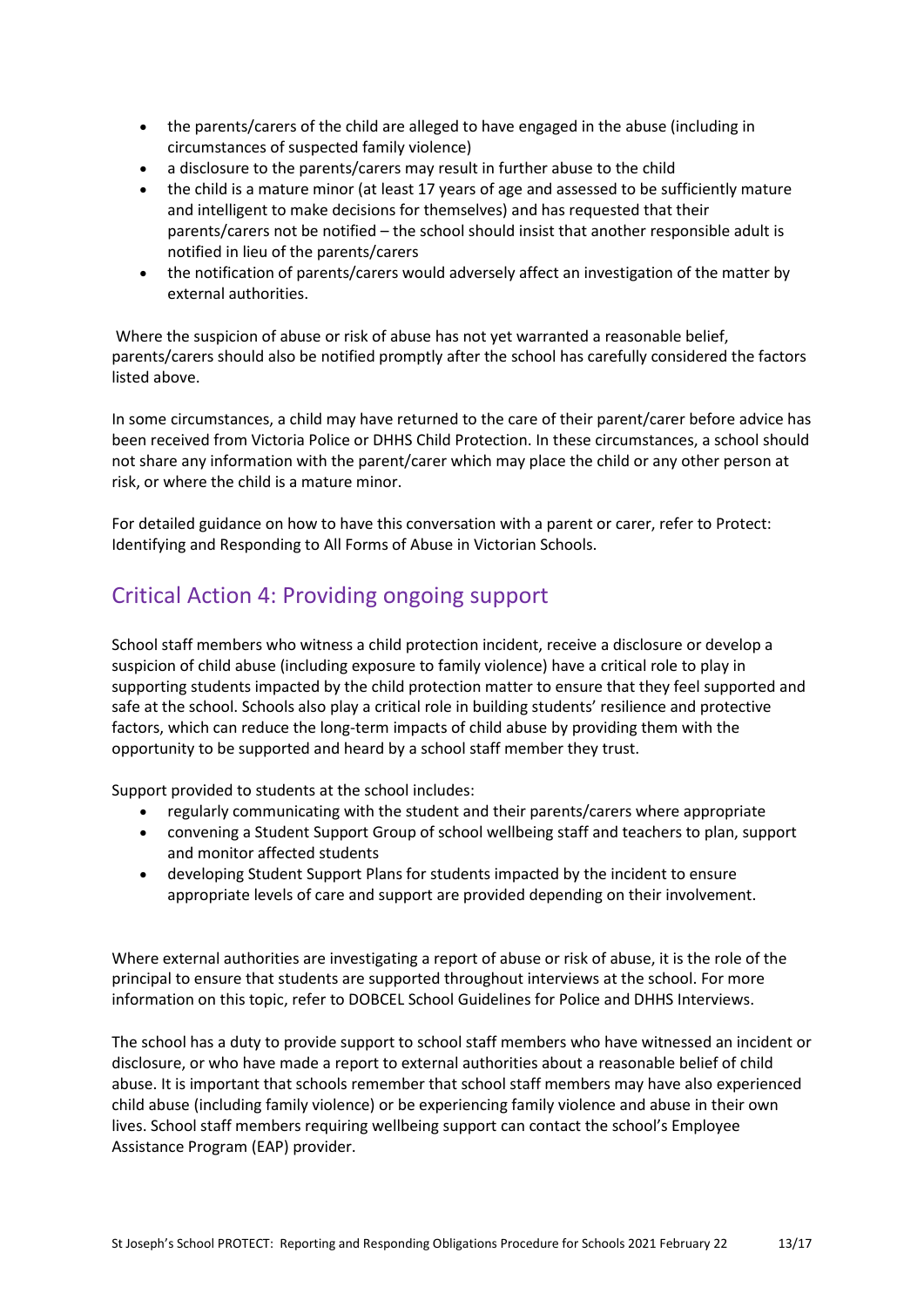Information to support Victorian Catholic schools in understanding their obligation to employees and to provide suggestions of how to assist employees experiencing family and domestic violence may be found in the Catholic Education Commission of Victoria Limited'[s Family and Domestic](http://www.cecv.catholic.edu.au/Media-Files/IR/Policies-Guidelines/Family-Domestic-Violence/Guide-to-family-and-domestic-violence-(1).aspx)  [Violence: A guide to supporting staff.](http://www.cecv.catholic.edu.au/Media-Files/IR/Policies-Guidelines/Family-Domestic-Violence/Guide-to-family-and-domestic-violence-(1).aspx)

The school should conduct a review of the reporting process four–six weeks after a report has been made to identify if any follow-up support actions are needed. Refer to [Protect: Responding to](http://www.education.vic.gov.au/Documents/about/programs/health/protect/PROTECT_Responding_TemplateSchools.pdf)  [Suspected Child Abuse: A Template for all Victorian Schools](http://www.education.vic.gov.au/Documents/about/programs/health/protect/PROTECT_Responding_TemplateSchools.pdf) for more information.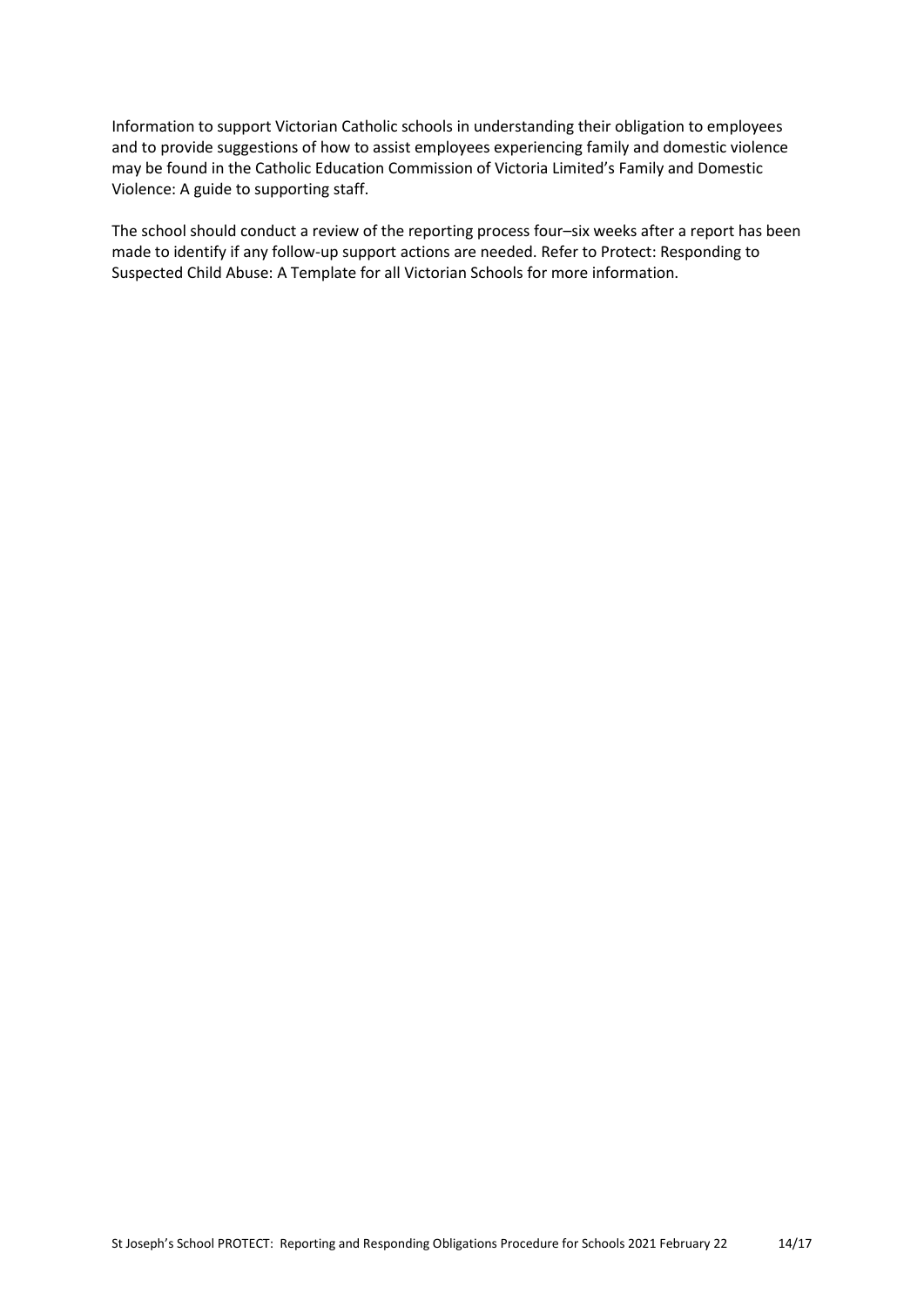# Appendix 1: Reporting under the *Crimes Act 1958 (Vic)*

In accordance with the *Crimes Act 1958* (Vic.), this table sets out when to report a concern that a child or young person has been sexually abused or needs protection from sexual abuse.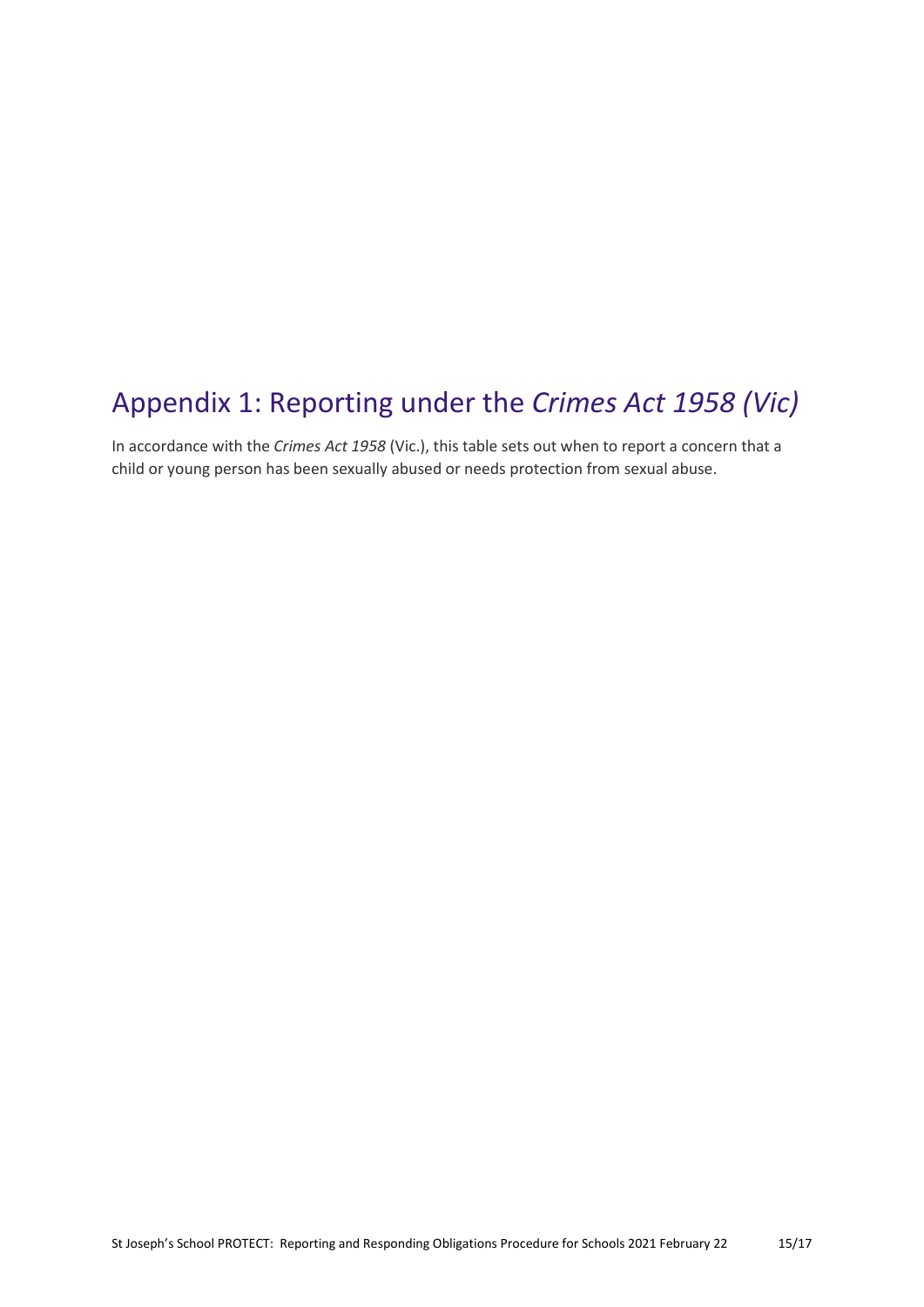| <b>Type of Reporting</b>                                                                                                                                                                                                                                                                                                                                                                                                                                                                                  | <b>By Whom</b>                   | <b>To Whom</b>     |
|-----------------------------------------------------------------------------------------------------------------------------------------------------------------------------------------------------------------------------------------------------------------------------------------------------------------------------------------------------------------------------------------------------------------------------------------------------------------------------------------------------------|----------------------------------|--------------------|
| Reasonable belief that a sexual offence has been committed by an adult<br>against a child under 16.<br>Any adult who forms a reasonable belief that a sexual offence has been<br>committed in Victoria by an adult against a child under 16 must report<br>that information to Victoria Police.                                                                                                                                                                                                           |                                  |                    |
| Failure to report in the following circumstances will not constitute an<br>offence                                                                                                                                                                                                                                                                                                                                                                                                                        |                                  |                    |
| The victim is 16 years of age or older and does not want the<br>information reported to Victoria Police. However, this exception does<br>not apply where the victim is aged under 16 years, or is aged over 16<br>years and has an intellectual disability and does not have the capacity<br>to make an informed decision about whether or not to report.<br>Mandatory reporting obligations under the Children, Youth and Families<br>Act 2005 (Vic.) may override the exceptions to making a disclosure | Any person<br>aged 18 or<br>over | Victoria<br>Police |
| under the Crimes Act 1958 (Vic.).                                                                                                                                                                                                                                                                                                                                                                                                                                                                         |                                  |                    |
| The National Catholic Education Commission (NCEC) Privacy Compliance<br>Manual(updated by the Catholic Education Commission of Victoria Ltd<br>(CECV), April 2018) also provides details relating to the role of school<br>counsellors and their obligations to students, the schools at which the<br>students are enrolled and the parent / carers of those students (Section<br>$25$ ).                                                                                                                 |                                  |                    |
| Where it is necessary for school counsellors directly to pass on<br>information which relates to the wellbeing of a student at a school, this<br>information must be conveyed to a person (i.e. school principal) who has                                                                                                                                                                                                                                                                                 |                                  |                    |